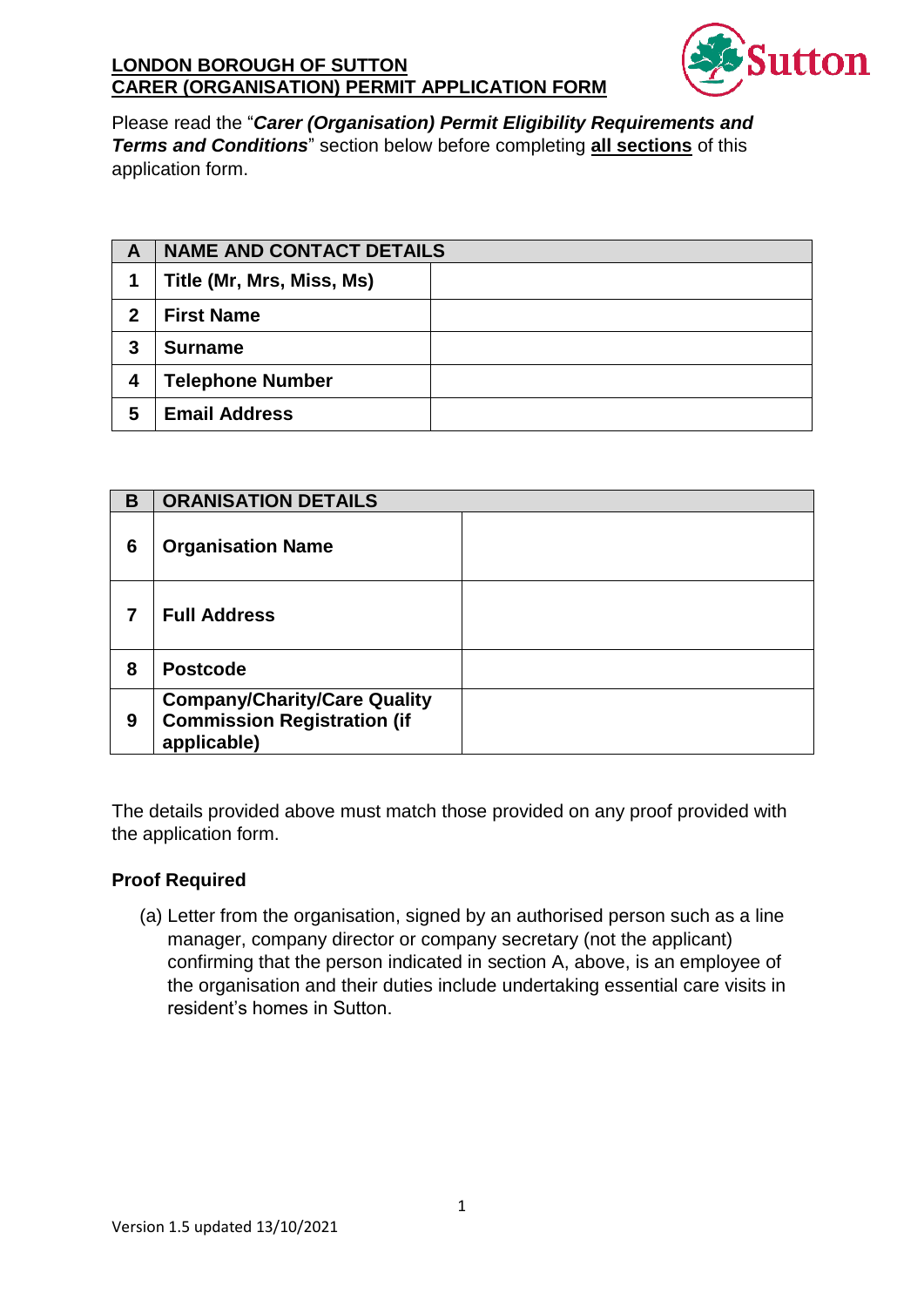

| C               | <b>VEHICLE DETAILS</b>                                                                 |                           |                                                                                                       |  |               |           |                 |  |
|-----------------|----------------------------------------------------------------------------------------|---------------------------|-------------------------------------------------------------------------------------------------------|--|---------------|-----------|-----------------|--|
| 10              | <b>Vehicle Registration Number</b>                                                     |                           |                                                                                                       |  |               |           |                 |  |
| 11              | I own the vehicle? (tick)                                                              |                           | <b>YES</b>                                                                                            |  |               | <b>NO</b> |                 |  |
| 12 <sub>2</sub> | Vehicle Type Approval (tick)                                                           |                           | $L1-L7$                                                                                               |  | M1            |           | <b>N1</b>       |  |
|                 |                                                                                        | <b>NORMAL</b>             | <b>Petrol</b>                                                                                         |  | <b>Diesel</b> |           |                 |  |
|                 | <b>Fuel Type</b>                                                                       | <b>ALTERNATIVE</b>        | <b>Hybrid</b>                                                                                         |  | Gas           |           | <b>Electric</b> |  |
| 13              | (please tick)                                                                          | <b>OTHER</b><br>(specify) |                                                                                                       |  |               |           |                 |  |
| 14              | <b>CO2 Emissions (g/km)</b>                                                            |                           |                                                                                                       |  |               |           |                 |  |
| 15              | <b>Vehicle Make</b>                                                                    |                           |                                                                                                       |  |               |           |                 |  |
| 16              | <b>Vehicle Model</b>                                                                   |                           |                                                                                                       |  |               |           |                 |  |
| 17              | <b>Vehicle Colour</b>                                                                  |                           |                                                                                                       |  |               |           |                 |  |
|                 | Please confirm that your vehicle<br>meets the height and length<br>restrictions (tick) |                           | <b>YES</b>                                                                                            |  | <b>NO</b>     |           |                 |  |
| 18              |                                                                                        |                           | The vehicle cannot exceed an overall<br>height of 2.28 metres and an overall<br>length of 5.25 metres |  |               |           |                 |  |

#### Proof that you are the registered keeper of the vehicle - we will only accept:

- (a) a copy of the vehicle registration document  $(V5)$  showing the address included on the application or
- (b) an insurance document showing you as the policy holder with the address and vehicle details included on the application.

#### If you are applying for a permit for a company car - we will only accept:

(a) headed company notepaper from the company secretary (not the applicant) confirming that you have sole use of the vehicle (stating the vehicle registration number) which is kept at the address included on the application.

The Council will undertake periodic checks against all details provided in this application to ensure they are correct during the lifetime of the permit. We may require you to provide additional information, at any time during the period of permit validity, to confirm this information and reserve the right to cancel the permit should the information not be provided or if it is found that any of the information is not correct or no longer meets the criteria.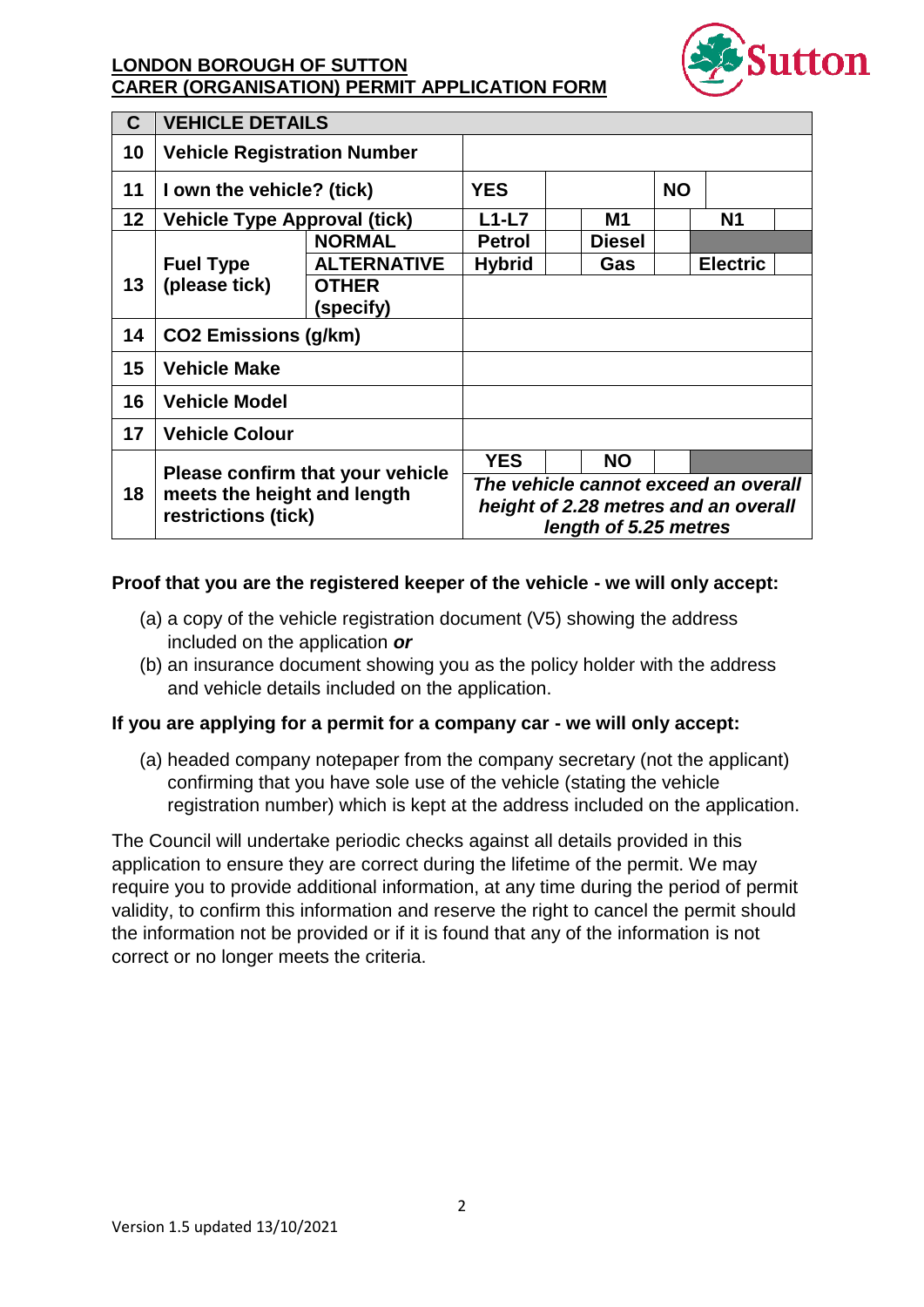

## **DECRLARATION**

By signing below I confirm that

- (a) All details provided in this application are correct and I authorise the Council to undertake any checks necessary to confirm the validity of the information provided.
- (b) I will inform the Council should any of this information change, including but not limited to, no longer being an employee of the company or no longer being the registered keeper of the vehicle included in the application form.
- (c) I have read and agree to abide by the terms and conditions included in the **Carer (Organisation) Permit Eligibility Requirements and Terms and Conditions** section below.
- (d) I have enclosed payment (£50) and all required evidence with this application.

| <b>SIGNATURE</b> |  |
|------------------|--|
| <b>NAME</b>      |  |
| <b>DATE</b>      |  |

Applications and evidence can be returned:

#### By post or in person to:

SABA (formally Indigo) Customer Office 50 Grove Road Sutton **SM1 1BT** 

Please include a cheque/postal order made payable to "London Borough of **Sutton**". Please **DO NOT** send cash in the post.

Payments can be made by card, cash, cheque or postal order at this office.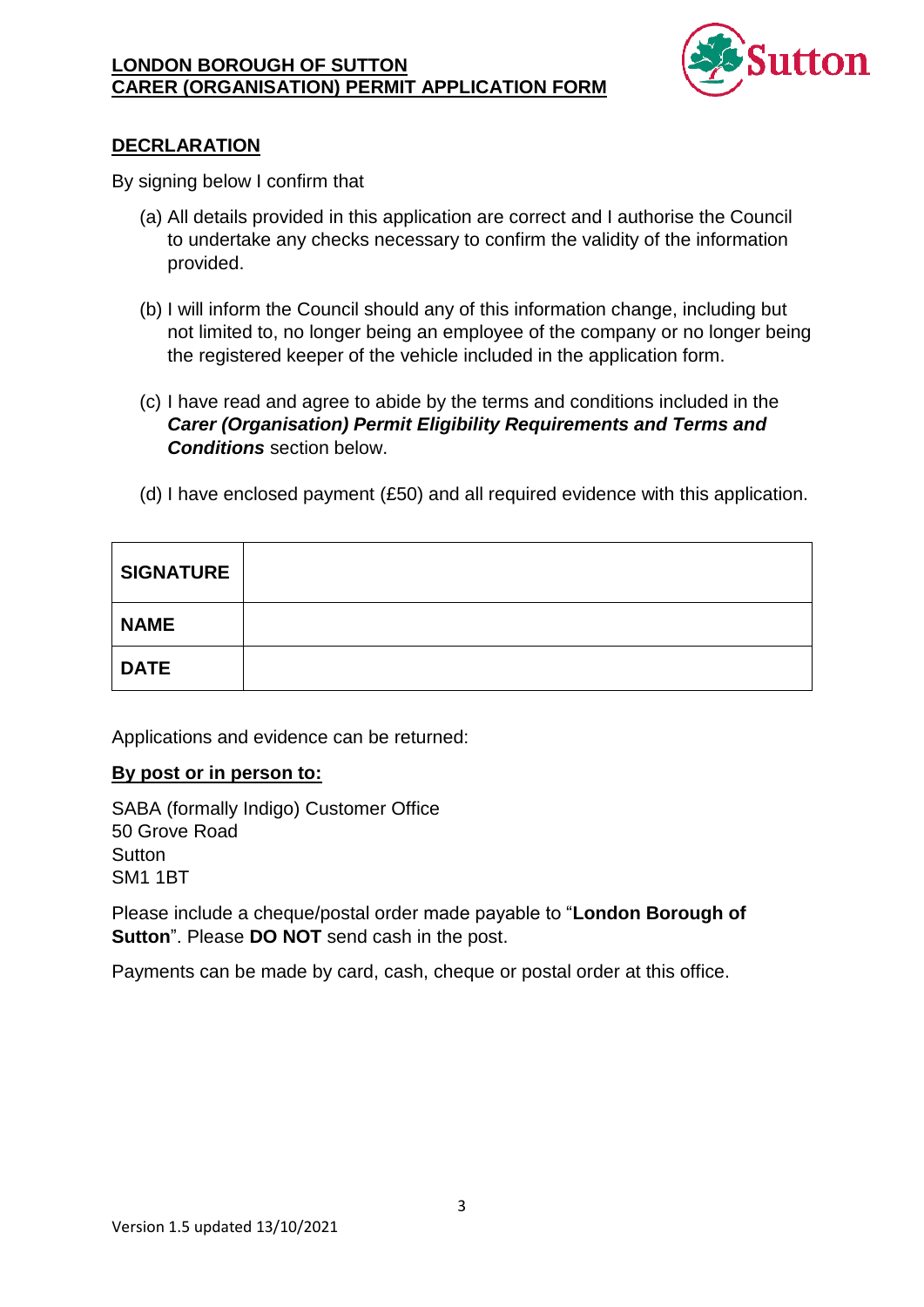

#### **Data Protection Information**

Personal data has been collected by the London Borough of Sutton and Saba Park Services UK Ltd in order to process your permit application. Your personal data may be collected, processed, shared and retained in order to carry out the performance of a public task and fulfil our legal obligations in the following ways:

- To verify the information contained within the application and assess eligibility.
- Shared with third parties for appeals and enforcement. Full details of third parties are available in our privacy policy on our website at www.sutton.gov.uk
- Shared with the police or security organisations to prevent or detect crime  $\omega_{\rm{eff}}$
- Data will be stored for a period of six years from the date of permit expiry or as long as you have a valid permit, whichever is longer.

## **Data Rights**

In relation to the personal data which we may hold about you, you have the right to request to: Be informed, have access or rectify incorrect information. You also have the right to object to or restrict our processing of your data. Under Data Protection law we must verify your identity and explain to you our reasons if we do not agree to carry out your request.

#### **Contact and Further Information**

Data protection questions can be made by email to  $dpo@sutton.gov.uk$  or in writing to the Information Officer, Civic Centre, Sutton, SM1 1EA. You further have the right to complain to the Information Commissioner's Office at www.ico.org.uk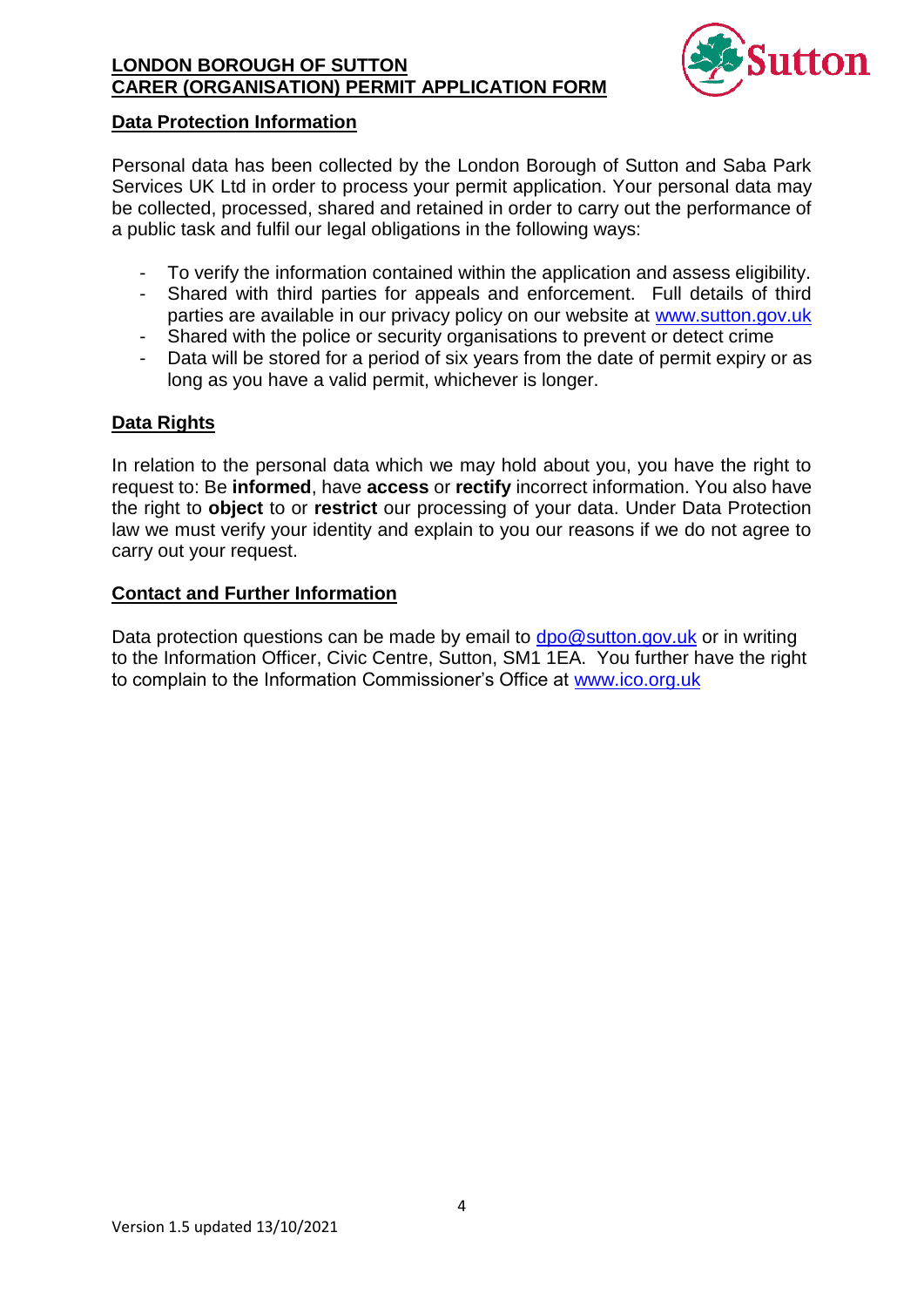

# **CARER (ORGANISATION) PERMIT ELIGIBILITY REQUIREMENTS AND TERMS AND CONDITIONS**

"carer" means an organisation with a valid operational need to park for short periods of time in either a resident's parking place, a shared-use parking place or Permit Parking Area designated by a Traffic Management Order whilst providing essential care visits to a resident;

- 1. Each permit will be issued with a protective cover and parking disc (clock) to be displayed on the front or near side of the vehicle upon the leaving of that vehicle in an approved parking place.
- 2. The vehicle may only be parked for a limited period of up to 3 hours, and the parking disc (clock) must be set and displayed at the time of arrival.
- 3. A permit is only valid for the specific vehicle registration quoted on the permit.
- 4. A permit will enable the holder to park in any residents parking place, shared use parking place or Permit Parking Area in the London Borough of Sutton whilst undertaking the essential care visits to residents in their homes.
- 5. The permit is not valid when visiting a place of work or when any other activity is being undertaken.
- 6. A permit does not allow the holder to park on yellow lines, in disabled bays, in motorcycle bays, in doctors bays, on bus stops or in loading bays (during the hours of enforcement indicated on any signs), park on the footway (unless signs permit it), obstructing dropped kerbs in place to provide access for vehicles or pedestrians or in any parking place which has been suspended.
- 7. If the vehicle is parked in any area the permit is not valid, or for a purpose which is not valid, then a Penalty Charge Notice may be issued.
- 8. No refund will be issued after the permit has become valid.
- 9. A new permit must be obtained in the event of a change of vehicle, and a charge of £25 will be applied for the unexpired period of the permit, providing the original permit is returned.
- 10. If a permit is lost, stolen, destroyed or mutilated the Permit Holder shall notify the Council immediately and the permit will cease to be valid. A new permit will be issued for the unexpired period of the original and a £25 administration charge will be payable.